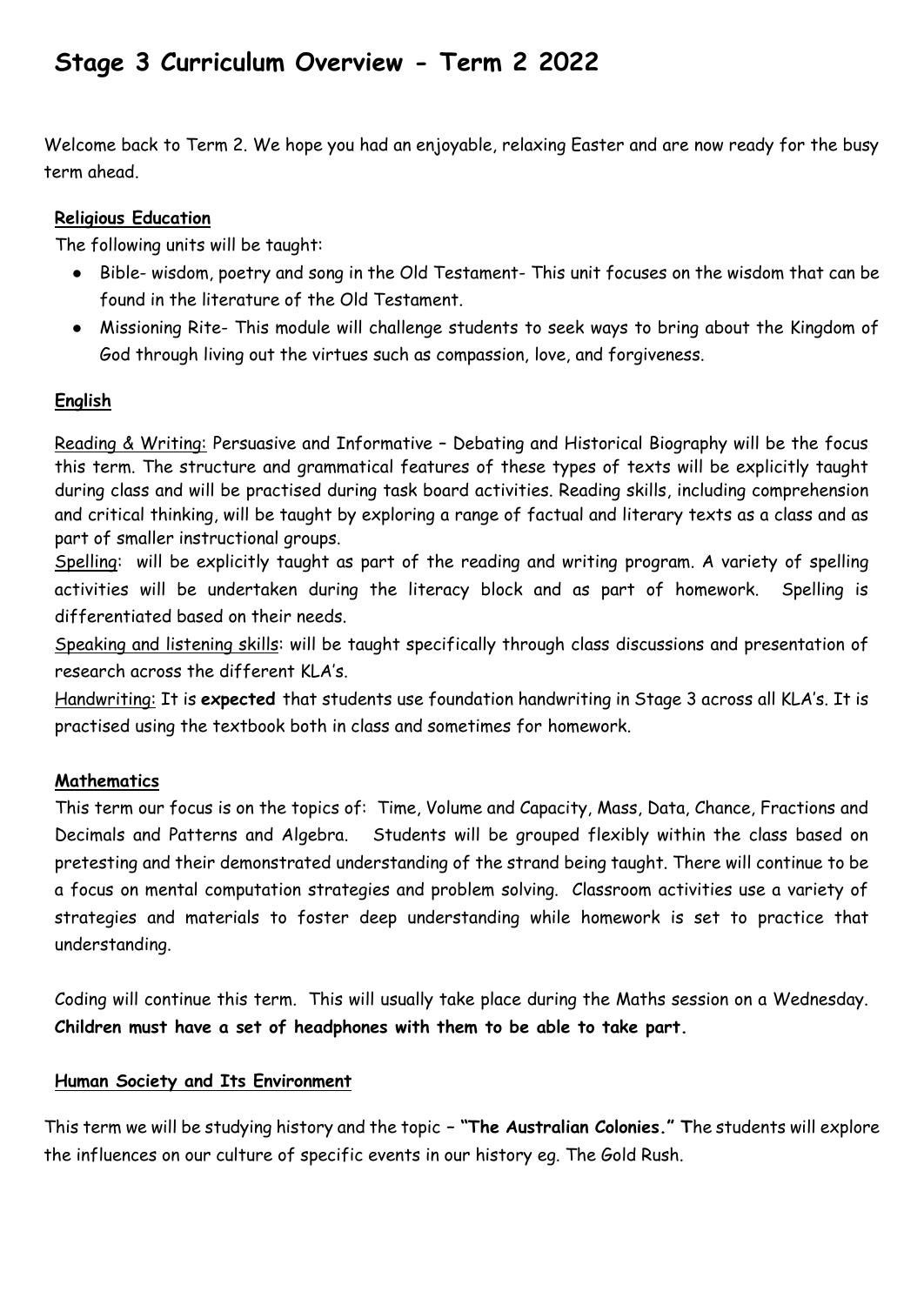# **Creative Arts**

Independent Study on an Australian Artist. This will be a project Based Learning Unit and take the students on a journey of creating Art Pieces as well as Art Appreciation.

#### **PDH**

This term our focus will be 'Healthy, Safe and Active Lifestyles''. Looking specifically at positive strategies in promoting and maintaining their own and other's wellbeing.

#### **Italian**

Mrs Gugliotta will teach Italian to Stage 3 on Thursdays.

#### **Weekly Calendar**

| <b>Event</b>      | Stage 3                                                                  |
|-------------------|--------------------------------------------------------------------------|
| Library           | Tuesday                                                                  |
| Music/Drama       | Monday                                                                   |
| <b>PE</b>         | Monday                                                                   |
| Sports<br>Uniform | To be worn on Monday and Wednesday                                       |
| <b>Italian</b>    | Thursday                                                                 |
| Home<br>Learning  | Due each Thursday and new home learning will be given out<br>each Friday |

## **Home Learning**

Students will be given home learning tasks on a Friday, which will be due back the following Thursday, unless otherwise stated. Reading must be recorded in their diary and this must be signed once a week by a parent. Spelling list words must be learned and will be tested during class. Please check Google Classroom weekly to ensure all home learning is completed.

*Remember: Students must have their school supplied diary with them every day.*